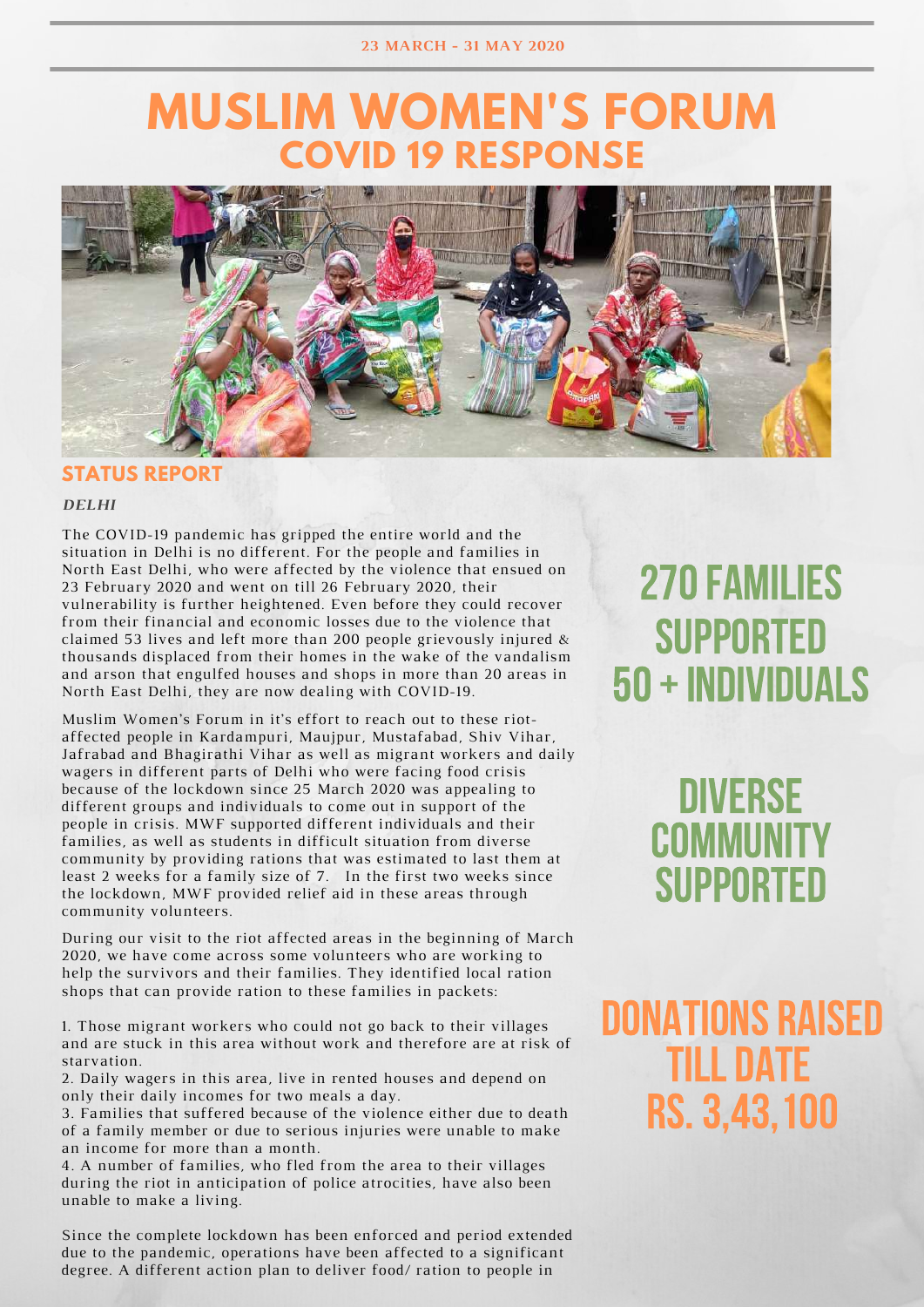need has been effectuated involving close collaboration with local grocery shops while keeping physical distancing measures in perspective.

Our packet includes rice, atta, cooking oil, dal, alu, salt, sugar, haldi powder, mirch powder, tea, bathing soap, washing soap, toothpaste, sanitary pad etc, however due to non-availability of some items in some areas, the items contain varies.

Due to the difficulty in getting e-pass by our team, we heavily rely on the local volunteers who have been very active in building support with the people in need. They know the houses of the most affected people. They have identified local ration shop that can provide ration to them in packets. Payments are made directly to the local shopkeepers and sometimes to volunteers towards expenses of buying provisions. From here, volunteers distribute the rations or the beneficiaries collect it from the shop.

In the meantime, the heart- wrenching sight of migrant workers, with women and children, with bags on their heads, walking down the long road to their villages, without food and shelter and reports of their plights and conditions continue to haunt us from all sides. During our effort to reach out to families in need in Mustafabad and nearby areas, we saw from Kardampuri and Kabir Nagar area, tenants, mostly informal sector workers with their families continuously leaving the area on foot.

**On 24 May 2020, two member team from MWF went back to Shiv Vihar to find out what had happened to the people who had fled from this place during the riot. This was one day before Eid. Many have now taken shelter in Mustafabad area. We saw many had come back to look at their houses. Although they may not be able to celebrate Eid here this year, for them, to come and tidy the place before Eid was important. However, mostly everything they had was reduced to ashes. With tears in their eyes, they showed us the remains of their home, broken doors and windows, and with it their broken hearts.**

### *Mustafabad, Bhagirathi Vihar, Loni 155 Families supported*

### *Jamia Nagar + Sukhdev Vihar 14 Families spuported 46 Individuals*

Sanjay, along with other 12 migrant workers from Bihar, Jharkhand, Odisha and UP have no place to go during this lockdown. They are construction workers, who were let go with a four hours of sudden notice. They took a shelter at a mosque in Jamia Nagar. Local volunteers in Jamia Nagar areas supported them for the past 3 weeks before MWF got to know their plights. Arrangements was made to provide rations to these migrant workers for 10 days as requested by the local volunteers.













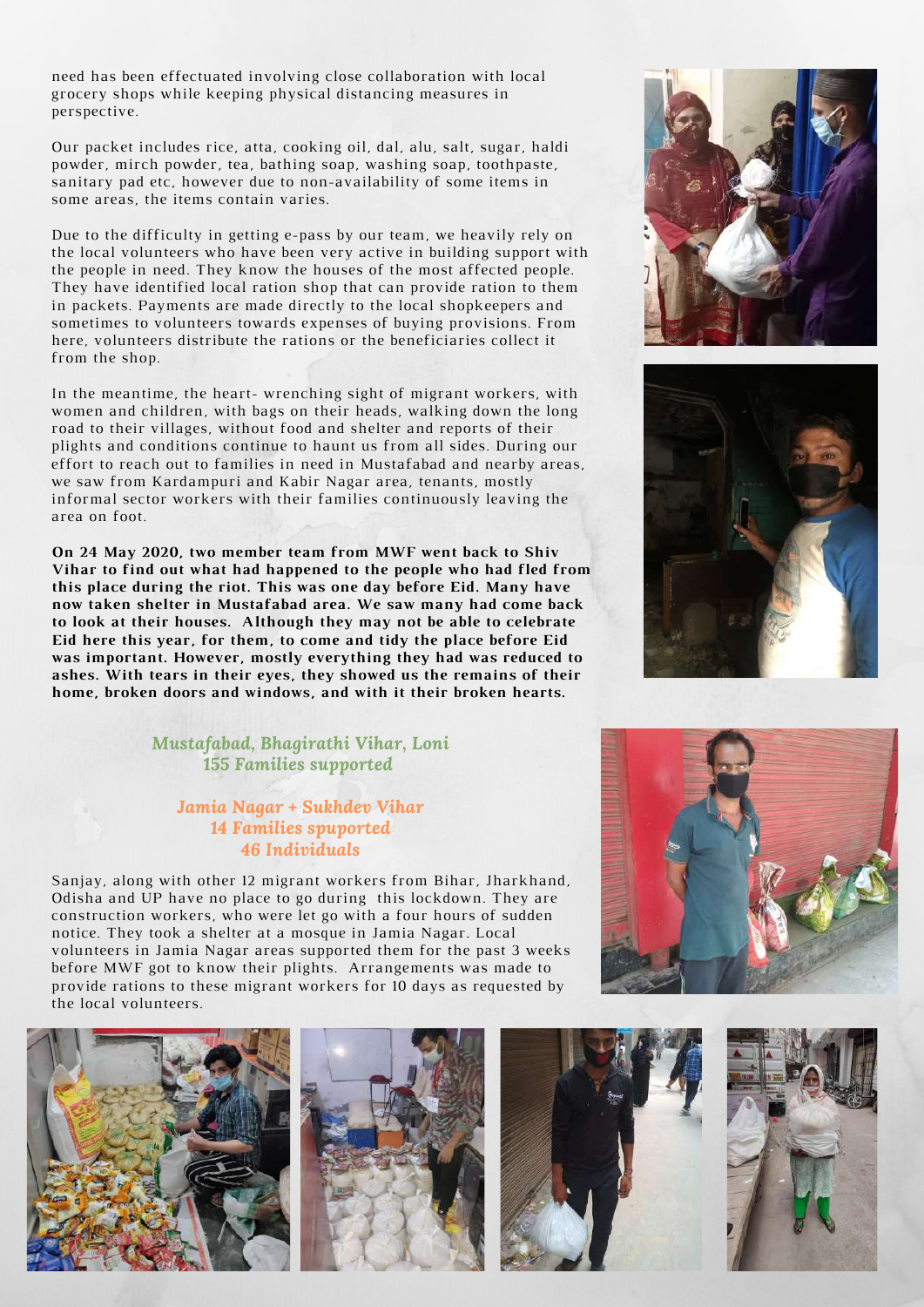Many more migrant workers in Beesfota, Batla House, mostly rickshawpullers, vegetable sellers who took shelter in public area are also provided with 2 weeks rations.



MWF also reached out to few students from Jamia Millia Islamia who are in difficult situation as the University hostel remain closed and are unable to get help from their home due to lockdown.

### *Jharsa Village, Sector 39, Gurugram, Haryana:*

In a slum cluster of migrant workers, MWF supported 25 Families with 2 weeks rations. The local volunteers in Gurugram distributed the ration with the help of the Police.

### *Jaitpur Extension 40 Families supported*

Jaitpur Extension area located along the bank of Yamuna river is inhabited primarily by migrant population from UP and Bihar. These people are either daily wage earners like construction workers, tailors, some drive auto or taxis and some have their own small business or workshops. In normal times they could earn from 8 to 12 thousand Rupees in a month. The extended lockdown due to COVID 19 crises has forced these people to be locked in their homes and have pushed them out of their livelihood. Although govt is making promises but yet they are not able to reach out to migrant workers who don't have Ration cards in Delhi/NCR. MWF supported widows and some physically challenged individuals and their families with a 2 weeks rations. Farida Khan and volunteers from Pechan and Anhad identified the people in need of this ration.



#### **Transportation support for Migrant workers from Tamil Nadu to Assam:**

On 22ndMay 2020 it came to our attention that a group of 18 migrant labourers from Tamil Nadu were on their way home to Assam on cycles. They cycled approximately 1000 kms till Berhampur in Odisha, from where the district administration aided their way till Balugaon (83 kms). MWF supported their transportation from Odisha to West Bengal state border, which was at least 320 kms. From West Bengal another volunteer group will be supporting their travels.



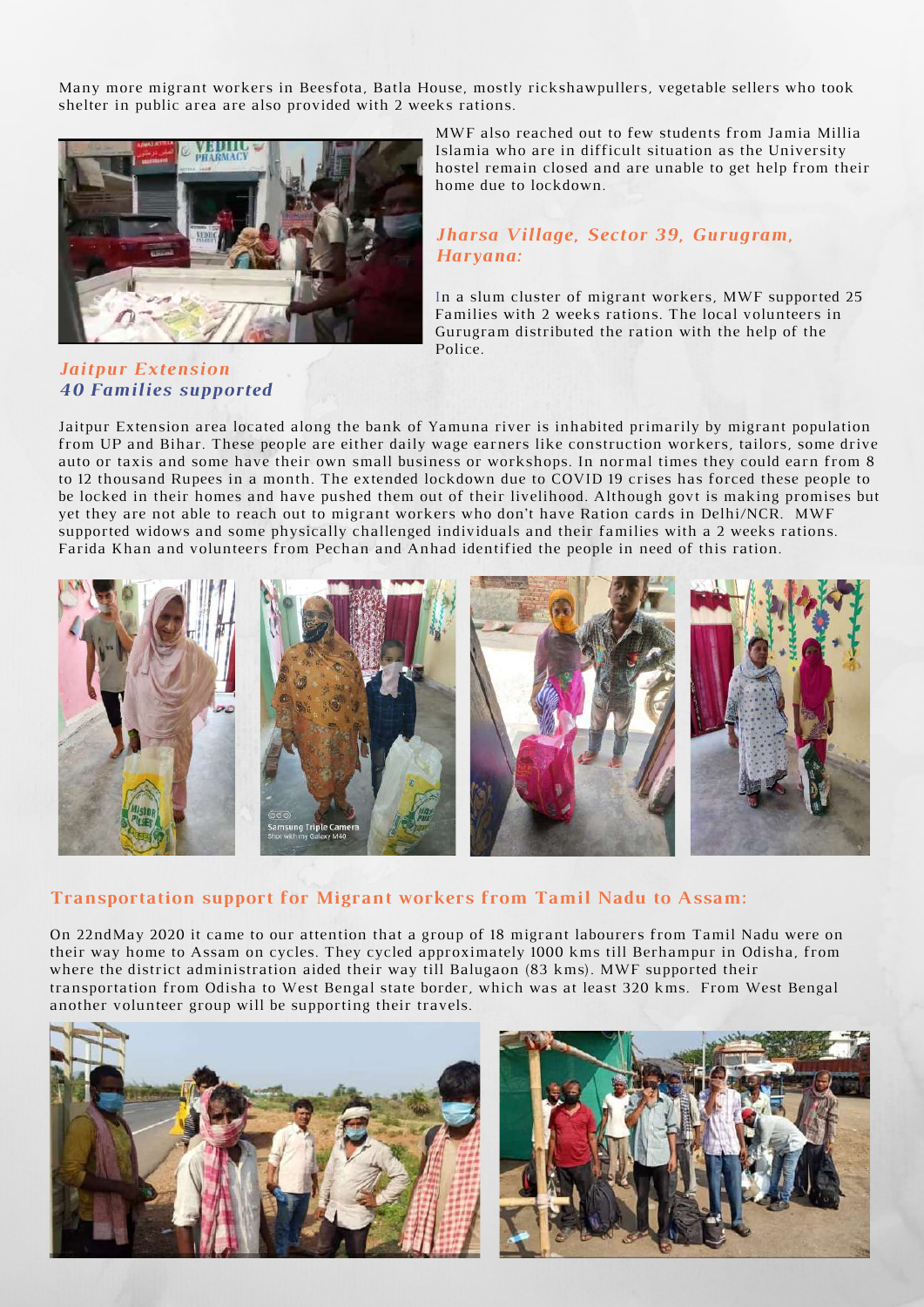## *Report from Assam*

Besides Delhi, MWF Fellows (community leaders) in Barpeta and Tezpur (Assam) are reaching out to the most vulnerable people; daily wagers, and migrant workers, widows/single mothers, domestic workers, senior citizen etc.

Rations were distributed to over 3000 people in town area and 300 families in the village area under the supervision of Aman Biradari, an organisation working in these areas. Covering the areas of Janta Balkhuri village, Garemari Pather, Karantara, Rahampur, Kotoha, and Goplam.

Apart from creating awareness about Covid-19 and providing relief kits, they spread awareness about the one time entitlement of Rs. 1000 announced by Govt. of Assam for the vulnerable people who do not have ration card or those who are not covered under National Food Security Act. For those eligible for this entitlement, he/she can approach the village President who is provided with the list of eligible people by Govt. In addition to creating awareness about this entitlement in their village, Fellows also provide guidance and helped people with necessary follow up.

Fellows also supported Aman Biradari in their door to door approach and coordination over the phone with the people in need. They distributed essential items to individuals and families while still maintaining social distancing.

**40 more families have been selected in Barpeta, Assam to be supported by MWF Fellows.**

*Nazma, Asma, Hosniara, Kulsuma, Hameda distributing rations in Barpeta and Tezpur in Assam*